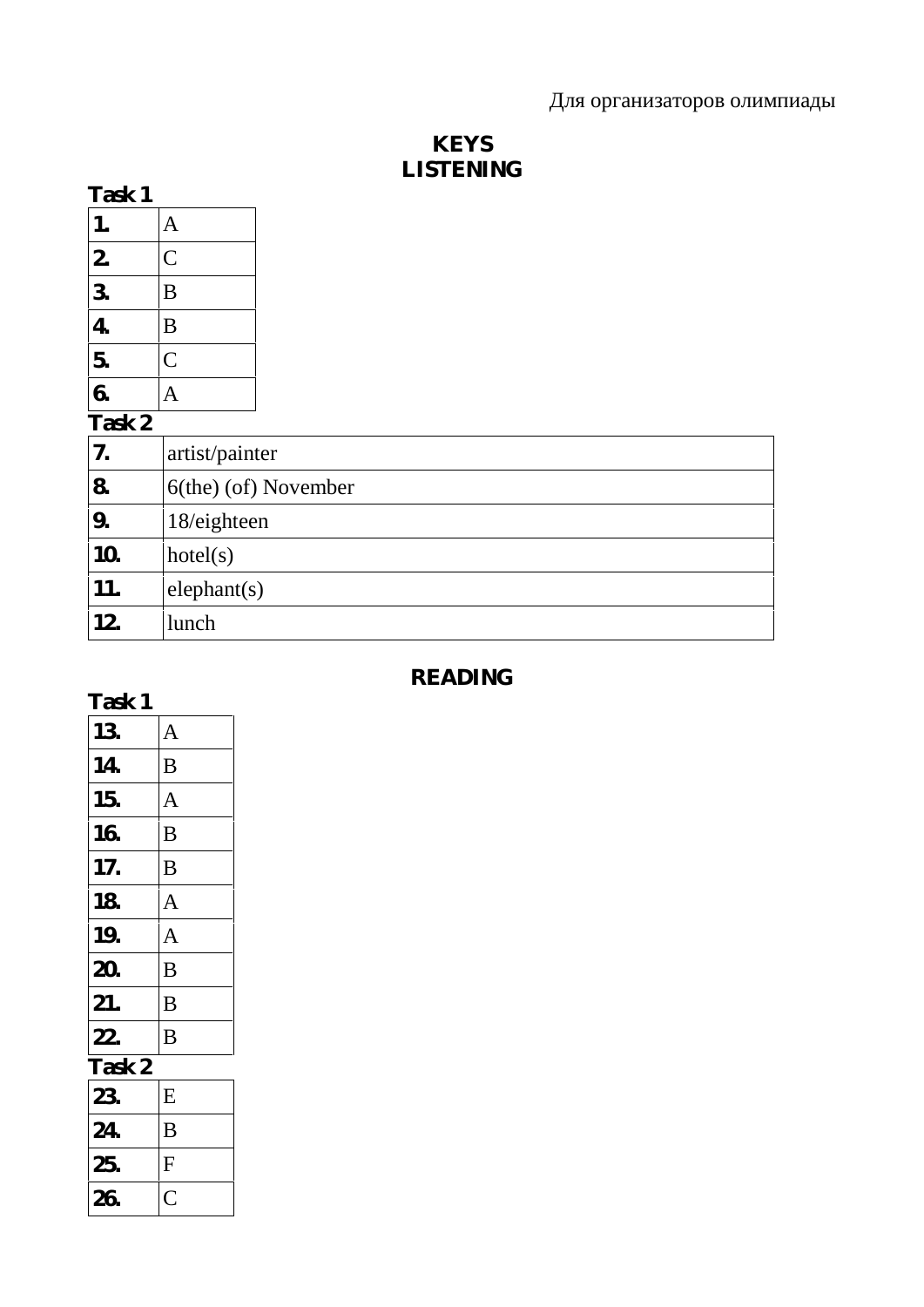| 27.    | $\mathbf{A}$   |                       |  |
|--------|----------------|-----------------------|--|
|        |                | <b>USE OF ENGLISH</b> |  |
| 28.    | $\mathsf{C}$   |                       |  |
| 29.    | $\mathbf D$    |                       |  |
| 30.    | B              |                       |  |
| 31.    | D              |                       |  |
| 32.    | $\bf{B}$       |                       |  |
| 33.    | $\mathbf{A}$   |                       |  |
| 34.    | $\bf{B}$       |                       |  |
| 35.    | $\mathbf C$    |                       |  |
| 36.    | $\mathbf{A}$   |                       |  |
| 37.    | $\mathbf D$    |                       |  |
| Task 2 |                |                       |  |
| 38.    | haven't seen   |                       |  |
| 39.    | had gone       |                       |  |
| 40.    | the tallest    |                       |  |
| 41.    | is better than |                       |  |
| 42.    | older than he  |                       |  |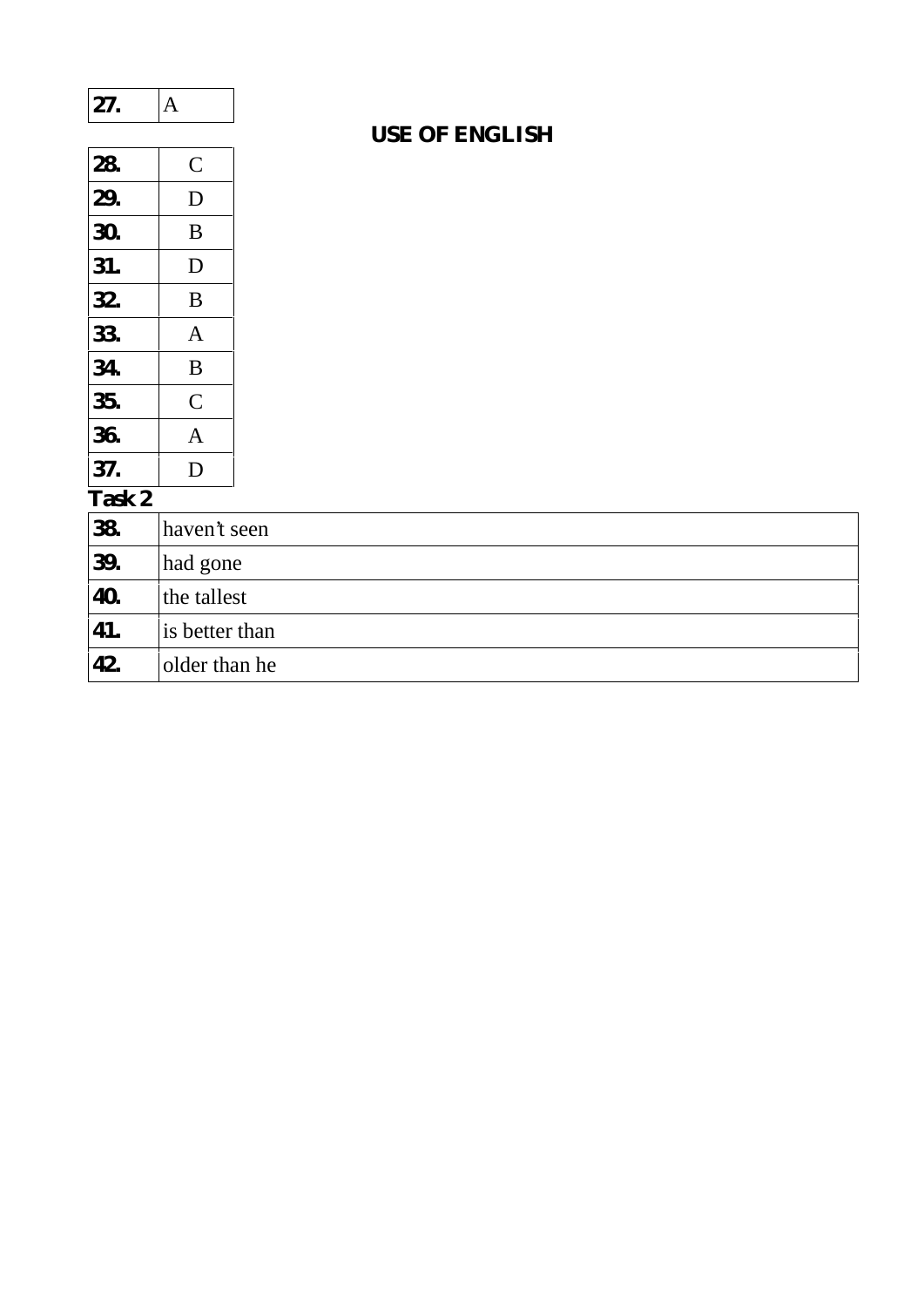#### Tapescripts

### **Task1**

You will hear an English woman called Britta talking to an interviewer about her life in Berlin, the capital of Germany.

Man: Britta, you're English, but you live in Berlin. Have you lived here for a lonf time?

Woman: Well, I was born in England, but I've lived in Germany for the past twenty years. I arrived in Berlin about four years ago. Before that, I lived in Bonn for six years, but I work as a journalist, and when the newspaper moved to Berlin, I moved with them.

Man: Were you pleased to come to Berlin?

Woman: Yes, I was. I was looking forward to being in a big city like Berlin. Bonn was quite a lot smaller, so I love the busy atmosphere and all the cultural entertainments here: museums, theatres and so on. The only thing I don't like is the traffic; it's a bit noisy in the mornings. It wakes me up about 6.30, but most days I have to get up early anyway!

Man: Where do you live in Berlin?

Woman: I have a flat in the old part of the city. It's right in the centre, and it's not too expensive – it costs me about £500 a month. My street is becoming very popular: there are lots of new art galleries, and small cafes and friendly restaurants everywhere. Eating out in Berlin is fun, and it's cheap, so it's something I do quite often.

Man: How do you find transport in Berlin?

Woman: Well, the transport system here is very good, so I have a tram and bus ticket, but in fact, most of the time I cycle. Travel here is much cheaper than in other countries I know – perhaps that's why people don't walk very much! Man: What do you like to do in Berlin at the weekends?

Woman: Well, I like art, so sometimes I go to one of the galleries. I have a nephew called Philippe. He's only three but he likes coming with me. He likes the café best, I think. And it's a change from going to the park – that's something he does very often. He usually comes out with me while his parents go shopping. Man: Do you miss your friends and family in England?

Woman: I don't really miss England – most of my friends are here. I don't see much of my work colleagues socially, but I've got some very good friends who live in the same street as me. I enjoy meeting people, and I find Berlin is a very friendly city.

Man: Thank you for talking to us, Britta.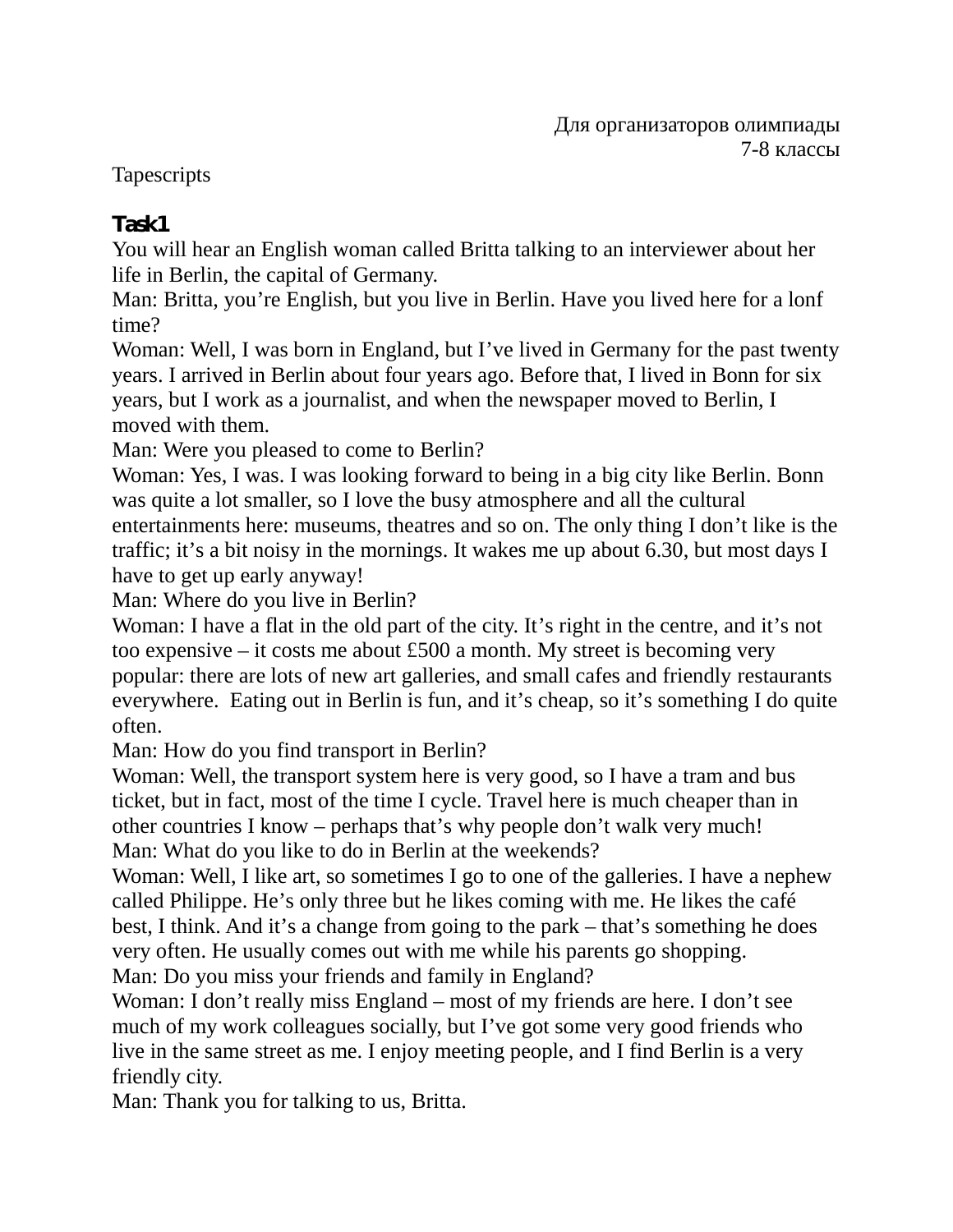### **Task 2.**

You will hear a man called Stephen Mills talking to a group of people about a trip to India to see tigers.

Man: Hello. I'm Stephen Mills. I will travel with you on the Tiger Tour to India, but I'm not your tour guide. I work as an artist and I'm going to take some photographs of tigers so that I can use them when I paint some pictures later. An expert guide will join the group when we arrive in India, but I'm leading the group until then.

We leave London on the  $6<sup>th</sup>$  of November, arriving in India the following day. It's a good time of year to visit the wildlife park where the tigers live. The rainy season finishes on October. And later in the year, the park gets more crowded and the tigers become shy.

We'll spend ten days in the wildlife park. There are twenty other types of animal and three hundred types of bird to see as well as tigers. There are eighteen of us altogether and everything is organized for our comfort by the tour company. For example, although we're in the jungle, we won't have to sleep in tents! The hotels where we'll stay are all very comfortable.

To be sure of seeing tigers, we'll stay in two different parts of the wildlife park. We'll spend three days in the north, where we'll travel around in an open truck, and the rest of the time in the south, where we'll travel around on elephants. That should be fun!

On the way back to London, we have dinner and one night's bed and breakfast in the Indian capital, Delhi. There you can either go sightseeing or go shopping, whichever you prefer. But please note that lunch is not provided on our day of departure, as the plane leaves at two in the afternoon.

Now, is there any questions …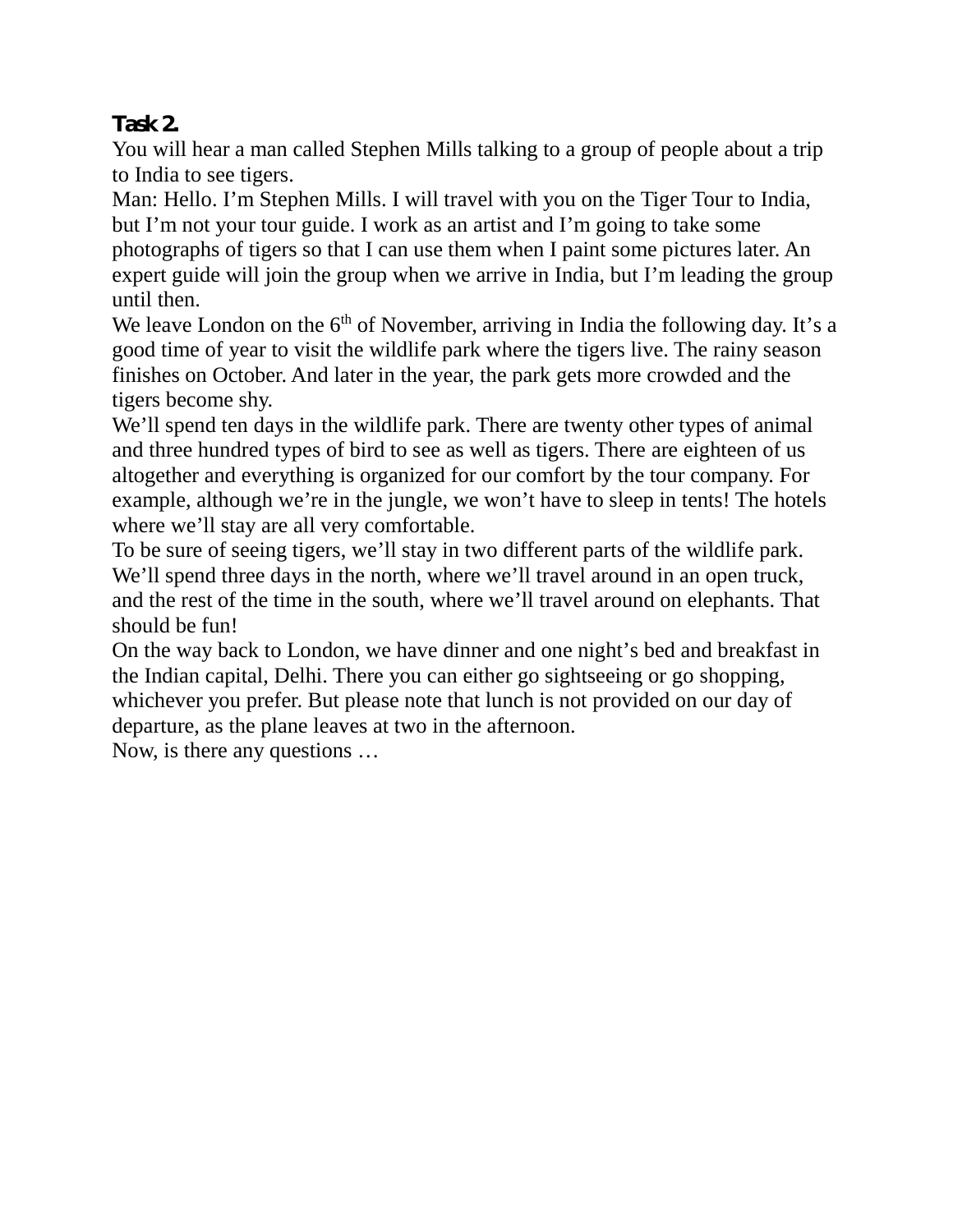| $\mathbf{1}$            | $\overline{B}$ | $\mathcal{C}$                                                              |
|-------------------------|----------------|----------------------------------------------------------------------------|
| $\overline{\mathbf{c}}$ | $\, {\bf B}$   | $\overline{C}$                                                             |
| $\overline{\mathbf{3}}$ | $\bf{B}$       |                                                                            |
| $\overline{\mathbf{4}}$ | $\overline{B}$ | $\overline{C}$<br>$\overline{C}$                                           |
| $\overline{\mathbf{5}}$ | $\bf{B}$       |                                                                            |
| $\overline{\bf{6}}$     | $\overline{B}$ | $\overline{C}$                                                             |
| $\overline{7}$          | $\overline{B}$ | $\frac{\overline{C}}{\overline{C}}$                                        |
| 8                       | $\overline{B}$ |                                                                            |
| 9                       | $\bf{B}$       | $\overline{\overline{C}}$                                                  |
| 10                      | $\bf{B}$       | $\overline{\mathrm{C}}$                                                    |
| 11                      | $\, {\bf B}$   |                                                                            |
| 12                      | $\overline{B}$ | $\overline{C}$ $\overline{C}$ $\overline{C}$ $\overline{C}$ $\overline{C}$ |
| 13                      | $\bf{B}$       |                                                                            |
| $\overline{14}$         | $\overline{B}$ |                                                                            |
| $\overline{15}$         | $\overline{B}$ |                                                                            |
| 16                      | $\overline{B}$ | $\overline{\overline{C}}$                                                  |
| 17                      | $\bf{B}$       | $\overline{\overline{C}}$                                                  |
| 18                      | $\bf{B}$       | $\overline{C}$                                                             |
| 19                      | $\bf{B}$       | $\overline{C}$                                                             |
| 20                      | B              | $\overline{\text{C}}$                                                      |

 $\blacksquare$ 

 $(7-8)$ 

 $\overline{\phantom{a}}$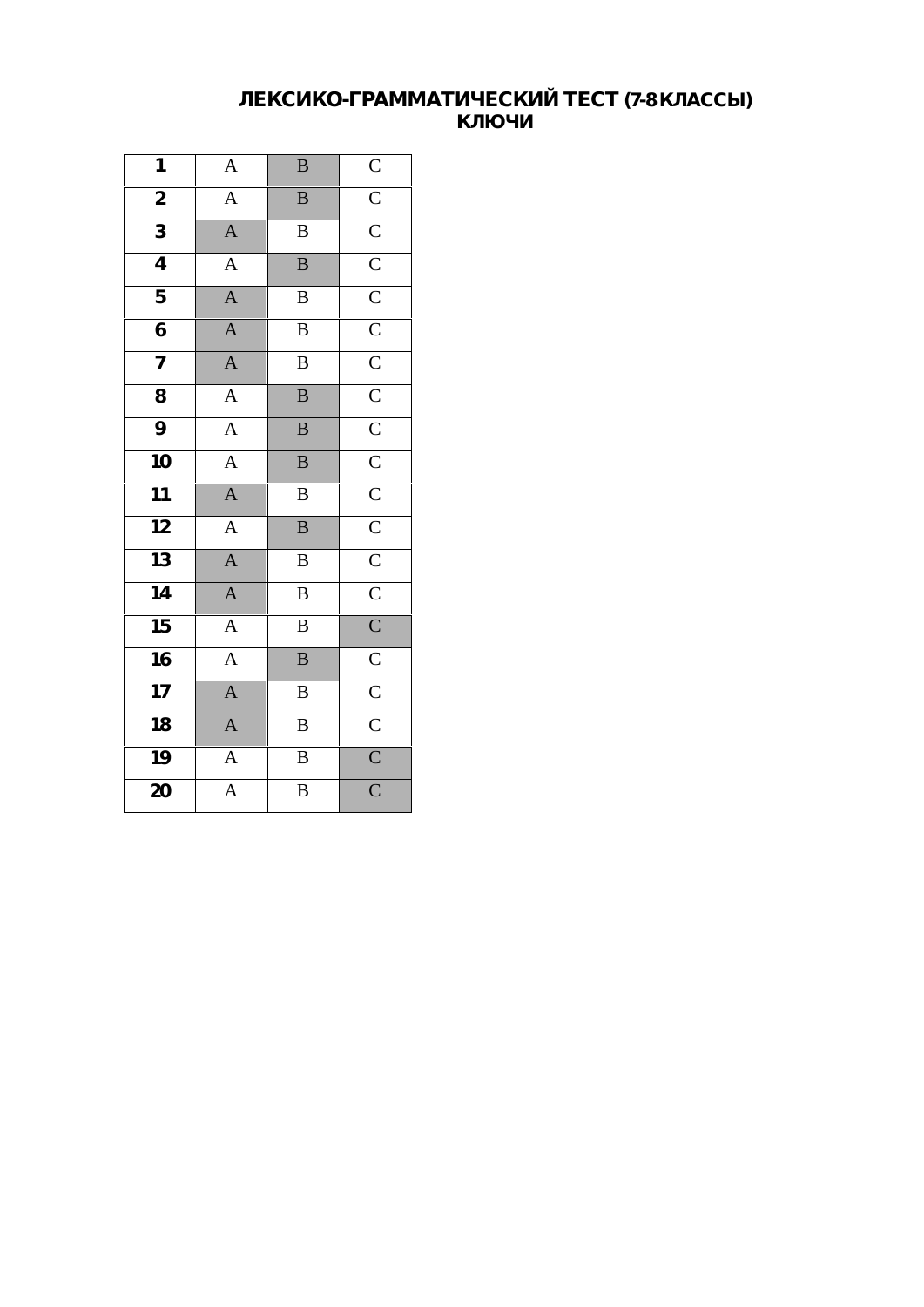| $\mathbf{1}$            |              |          |                |
|-------------------------|--------------|----------|----------------|
| $\frac{2}{3}$           |              | $\bf{B}$ |                |
|                         | $\mathbf A$  |          |                |
|                         |              |          | $\mathbf C$    |
| $\overline{\mathbf{5}}$ | $\mathbf{A}$ |          |                |
| $\overline{\mathbf{6}}$ |              |          | $\mathbf C$    |
| $\overline{7}$          |              | B        |                |
| $\overline{\bf 8}$      |              |          | $\mathbf C$    |
| $\overline{9}$          |              | $\bf{B}$ |                |
| 10                      |              | B        |                |
| 11                      |              |          | $\mathbf C$    |
| 12                      | $\mathbf A$  |          |                |
| 13                      |              | B        |                |
| 14                      |              |          | $\overline{C}$ |
| 15                      |              | B        |                |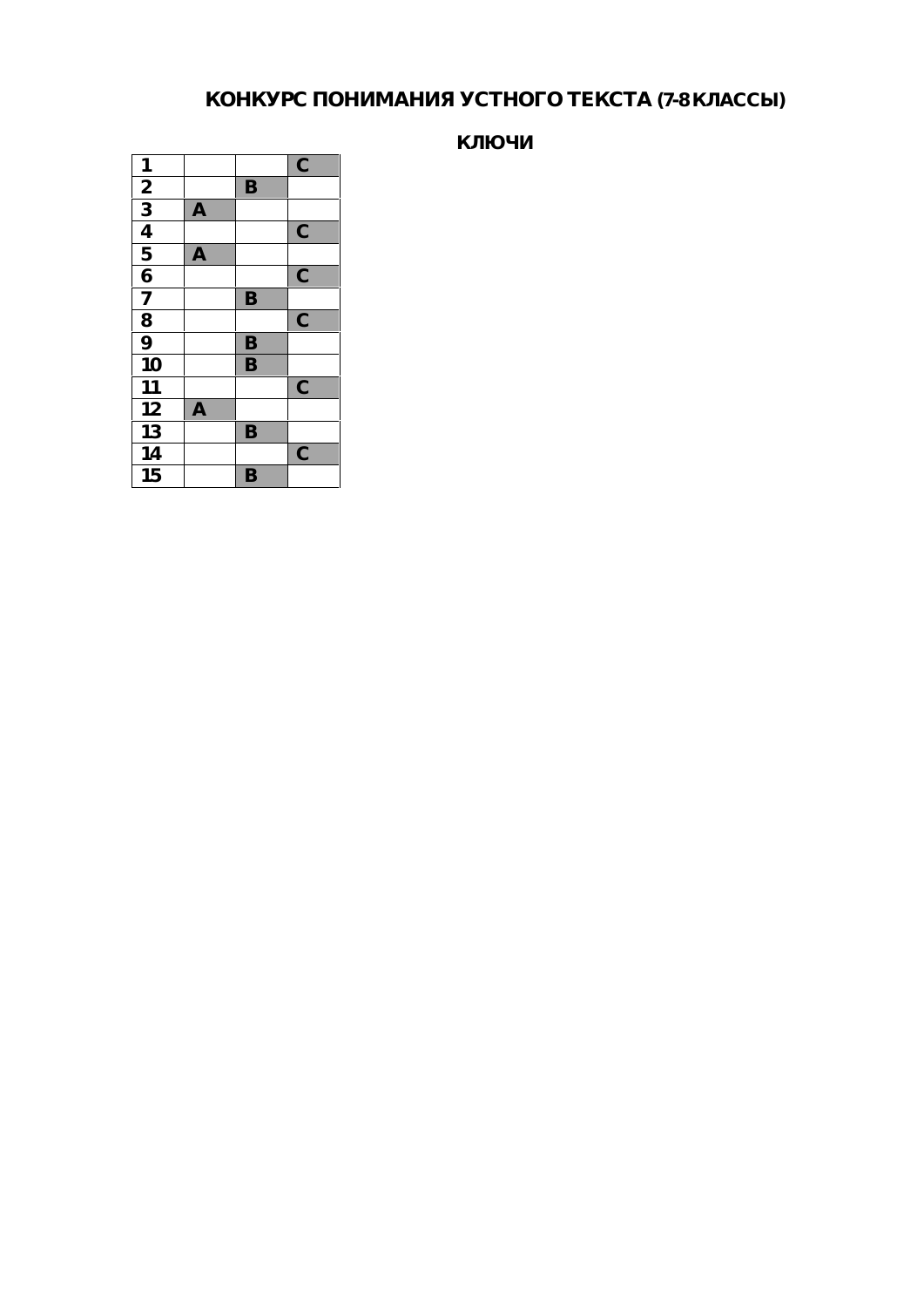#### **TRANSCRIPTION**

#### **Coco Chanel**

Gabrielle Chanel, couturière française (1883-1971), est connue dans le monde entier. C`est elle qui a crée le célèbre parfum « N5 » et sa pièce fétiche, la petite robe noire. Elle a réussi à faire une vraie révolution dans la mode féminine ainsi que dans les esprits de ses contemporains.

En 1910, - Gabrielle – « Coco » de son nom de scène – réalise son rêve et devient modiste.

Elle ouvre sa première boutique à Paris, au 21, rue Cambon : « Chanel Modes ». Dès lors, la maison Chanel ne cesse de grandir. En 1913, la créatrice ouvre une boutique de chapeaux et d`accessoires à Deauville, en 1915, sa maison de couture à Biarritz. En 1921, Coco donne naissance à la plus emblématique de ses créations : son premier parfum « le N 5 ».

En 1955, apparaissent le sac matelassé, surpiqué à chaînes dorées, puis les sandales à bout noires. Pour Coco, c'est l'année du sacre : la « créatrice la plus influente du XX siècle » reçoit à Dallas un Oscar de la mode. La même année, Marilyn Monroe déclare ne porter que « quelques gouttes de «  $N$  5 » pour habiller ses nuits : c'est une nouvelle consécration.

Coco Chanel est devenue un mythe grâce à sa pesonnalité distante et mystérieuse, en marges de toutes les modes.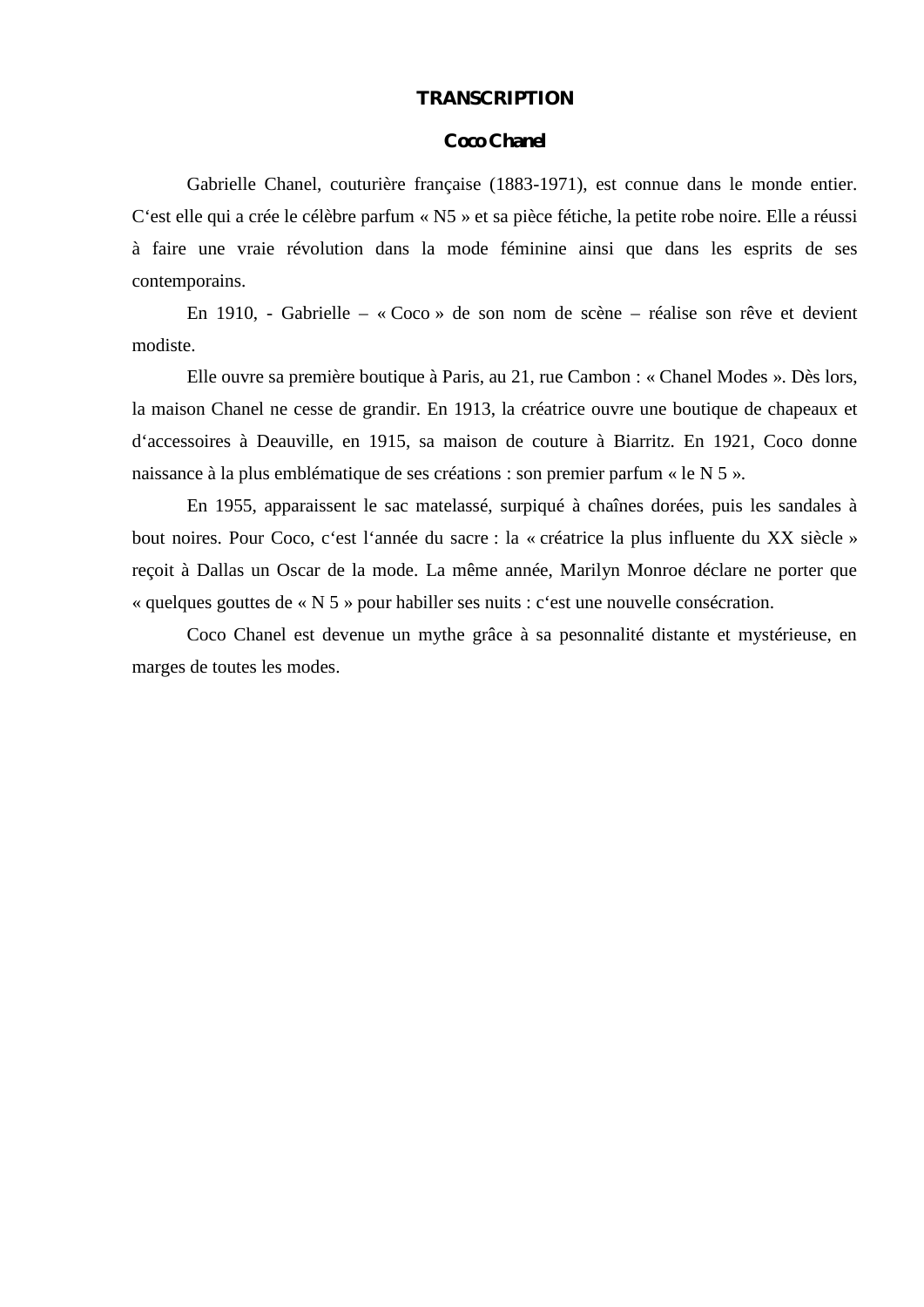|                                                                                                   |              |          | $\frac{\overline{C}}{C}$ |
|---------------------------------------------------------------------------------------------------|--------------|----------|--------------------------|
|                                                                                                   |              |          |                          |
|                                                                                                   |              | B        |                          |
|                                                                                                   | $\mathbf{A}$ |          |                          |
| $\frac{1}{2}$ $\frac{3}{4}$ $\frac{4}{5}$ $\frac{6}{6}$ $\frac{7}{7}$ $\frac{8}{8}$ $\frac{9}{9}$ |              |          | $\overline{\mathbf{C}}$  |
|                                                                                                   | $\mathbf A$  |          |                          |
|                                                                                                   |              | $\bf{B}$ |                          |
|                                                                                                   |              | B        |                          |
|                                                                                                   | $\mathbf A$  |          |                          |
| 10                                                                                                |              | B        |                          |
| 11                                                                                                |              |          | $\overline{C}$           |
| 12                                                                                                | $\mathbf{A}$ |          |                          |
| 13                                                                                                |              | B        |                          |
| 14                                                                                                | $\mathbf A$  |          |                          |
| 15                                                                                                |              |          | Ċ                        |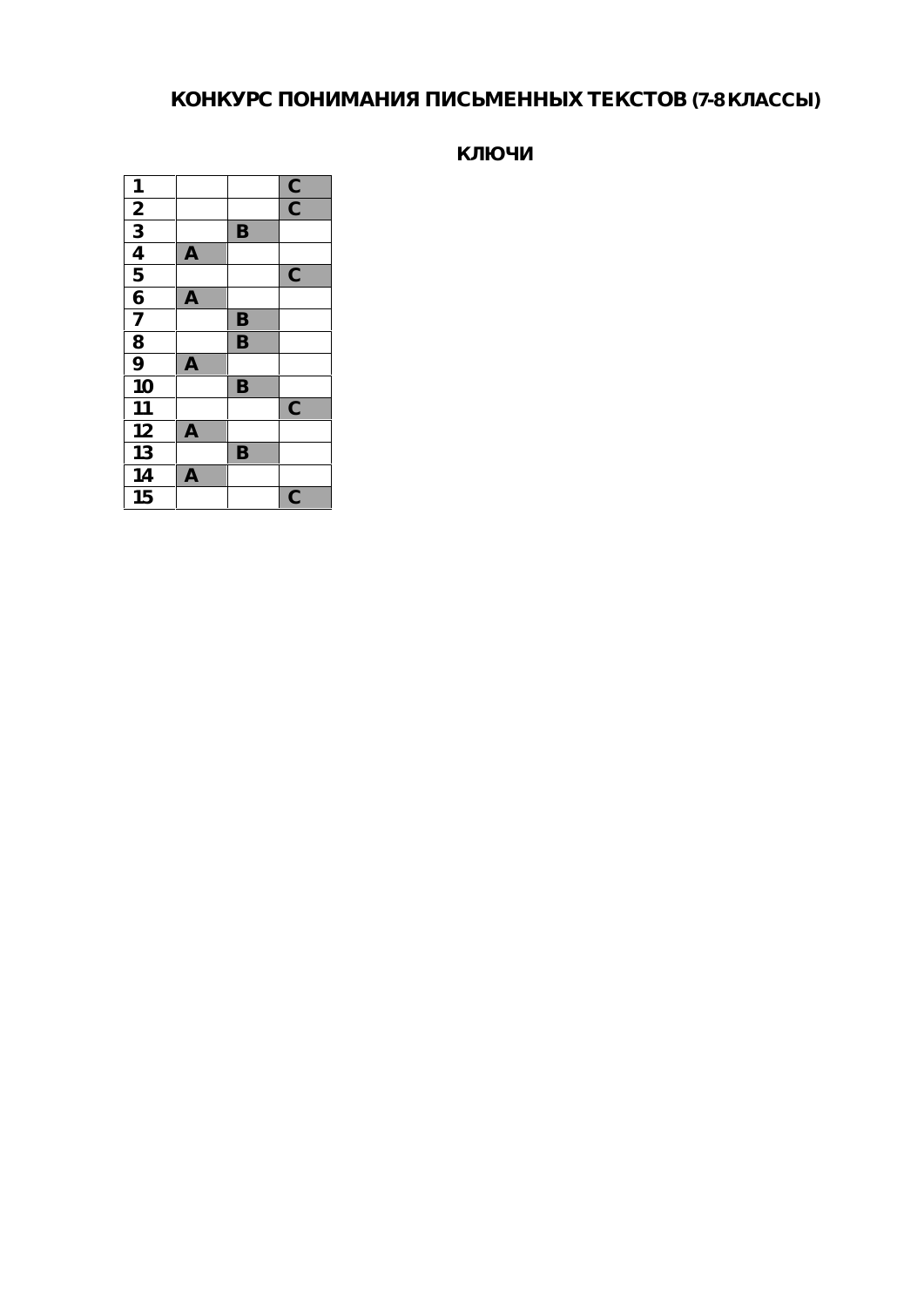| $\mathbf{1}$    |                                    | B                       |                |
|-----------------|------------------------------------|-------------------------|----------------|
| $\overline{2}$  |                                    | $\overline{\mathbf{B}}$ |                |
| $\overline{3}$  |                                    |                         | $\overline{C}$ |
| $\frac{4}{5}$   |                                    | B                       |                |
|                 |                                    | $\overline{B}$          |                |
| $\overline{6}$  | A                                  |                         |                |
| $\overline{7}$  |                                    |                         |                |
| $\overline{8}$  |                                    | B                       |                |
| $\overline{9}$  |                                    | $\overline{B}$          |                |
| $\overline{10}$ |                                    | $\overline{B}$          |                |
| $\overline{11}$ |                                    |                         |                |
|                 | A                                  |                         |                |
| $\overline{12}$ |                                    |                         | C              |
| 13              | $\overline{I}$                     |                         |                |
| $\overline{14}$ | $\overline{B}$                     |                         |                |
| $\overline{15}$ | $\overline{\overline{\mathrm{F}}}$ |                         |                |
| $\overline{16}$ | $\overline{\mathsf{J}}$            |                         |                |
| $\overline{17}$ | $\overline{\overline{C}}$          |                         |                |
| 18              | $\overline{\mathsf{D}}$            |                         |                |
| 19              | $\overline{E}$                     |                         |                |
| $\overline{20}$ | $\overline{\text{H}}$              |                         |                |

XV

2017/2018

 $7 - 8$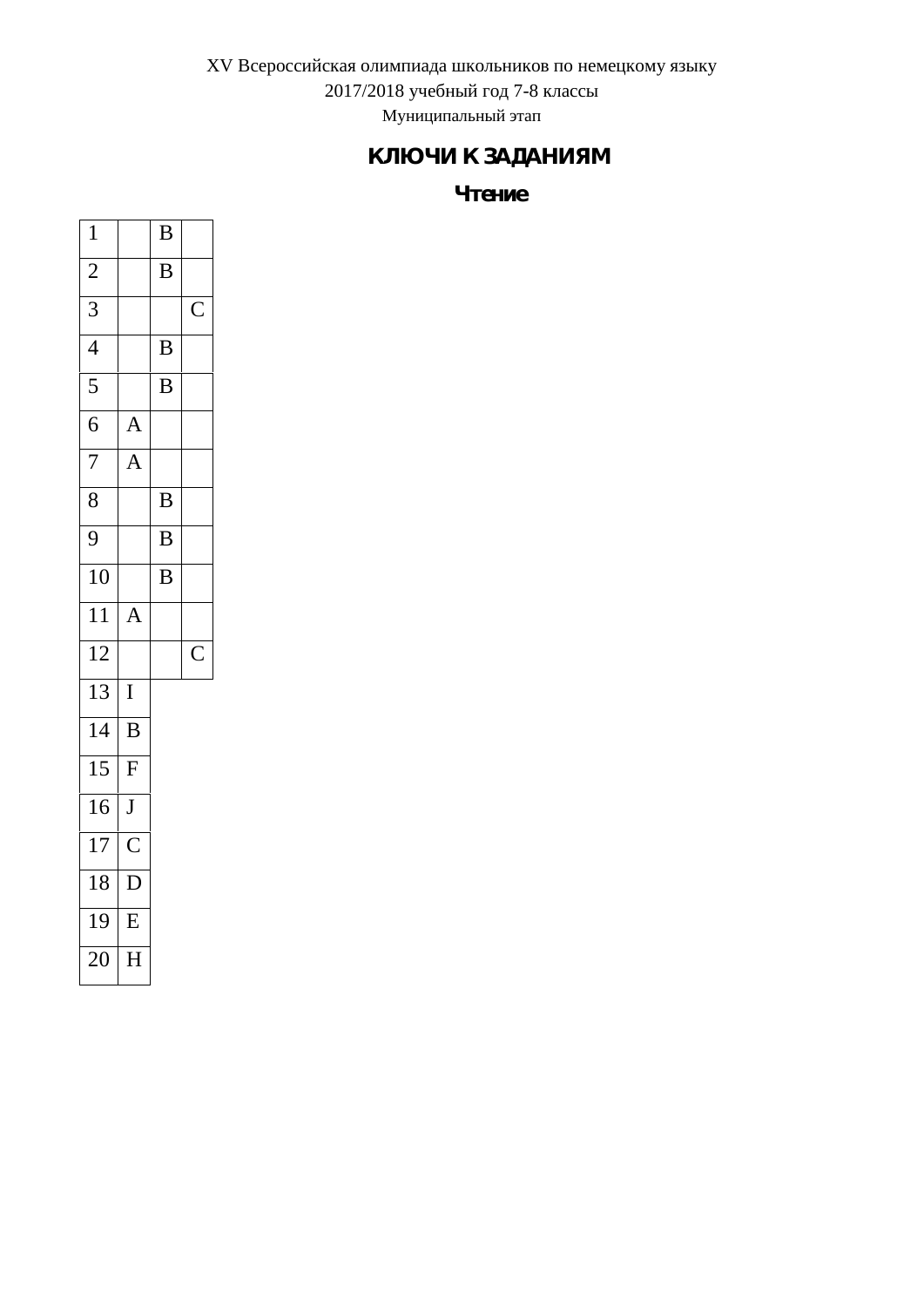$7 - 8$ 

 $\mathbf{1}$ 

| $\mathbf{1}$   | haben          |
|----------------|----------------|
| $\overline{2}$ | während        |
| 3              | tätig          |
| 4              | <b>Berufen</b> |
| 5              | erhalten       |
| 6              | Möglichkeit    |
| 7              | durchführen    |
| 8              | heißt          |

# $\overline{\mathbf{c}}$

| $\mathbf A$<br>am<br>B<br>statt<br>$\mathbf C$<br>unter<br>wie<br>D<br>E<br>seit<br>$\mathbf F$<br>ein<br>G<br>stellen |
|------------------------------------------------------------------------------------------------------------------------|
|                                                                                                                        |
|                                                                                                                        |
|                                                                                                                        |
|                                                                                                                        |
|                                                                                                                        |
|                                                                                                                        |
|                                                                                                                        |
| H<br>an                                                                                                                |
| der<br>I                                                                                                               |
| ${\bf J}$<br>dass                                                                                                      |
| sich<br>$\mathbf K$                                                                                                    |
| von / der<br>L                                                                                                         |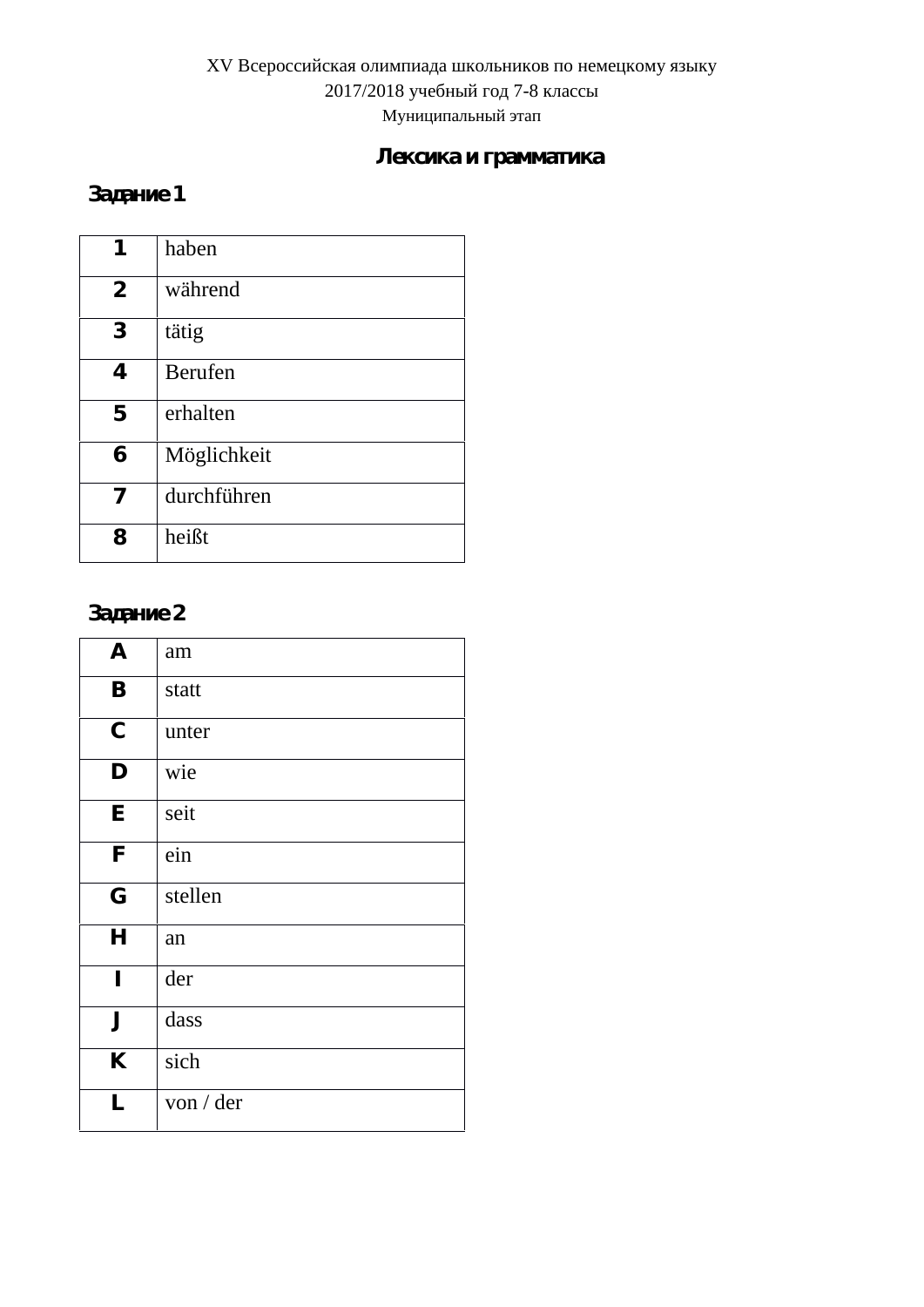XV

2017/2018  $7 - 8$ 

 $\mathbf C$ 

| $\mathbf{1}$    |                         |                         | $\overline{\mathbf{C}}$                    |
|-----------------|-------------------------|-------------------------|--------------------------------------------|
| $\overline{2}$  |                         | B                       |                                            |
| $\overline{3}$  | $\mathbf{A}$            |                         |                                            |
| $\overline{4}$  |                         |                         | $\overline{\mathbf{C}}$                    |
| $\overline{5}$  | ${\bf A}$               |                         |                                            |
| $\overline{6}$  | $\overline{\mathbf{A}}$ |                         |                                            |
| $\overline{7}$  | $\overline{\mathbf{A}}$ |                         |                                            |
| $\overline{8}$  |                         |                         | $\frac{\overline{\mathbf{C}}}{\mathbf{C}}$ |
| $\overline{9}$  |                         |                         |                                            |
| $\overline{10}$ |                         | $\bf{B}$                |                                            |
| $\overline{11}$ |                         | $\bf{B}$                |                                            |
| $\overline{12}$ |                         |                         | $\overline{\mathbf{C}}$                    |
| $\overline{13}$ | $\overline{\mathbf{A}}$ |                         |                                            |
| $\overline{14}$ |                         | B                       |                                            |
| $\overline{15}$ |                         |                         | $\overline{C}$                             |
| $\overline{16}$ | $\overline{A}$          |                         |                                            |
| $\overline{17}$ |                         |                         | $\overline{C}$                             |
| $\overline{18}$ |                         | $\bf{B}$                |                                            |
| $\overline{19}$ |                         | $\overline{\mathbf{B}}$ |                                            |
| $\overline{20}$ |                         |                         |                                            |